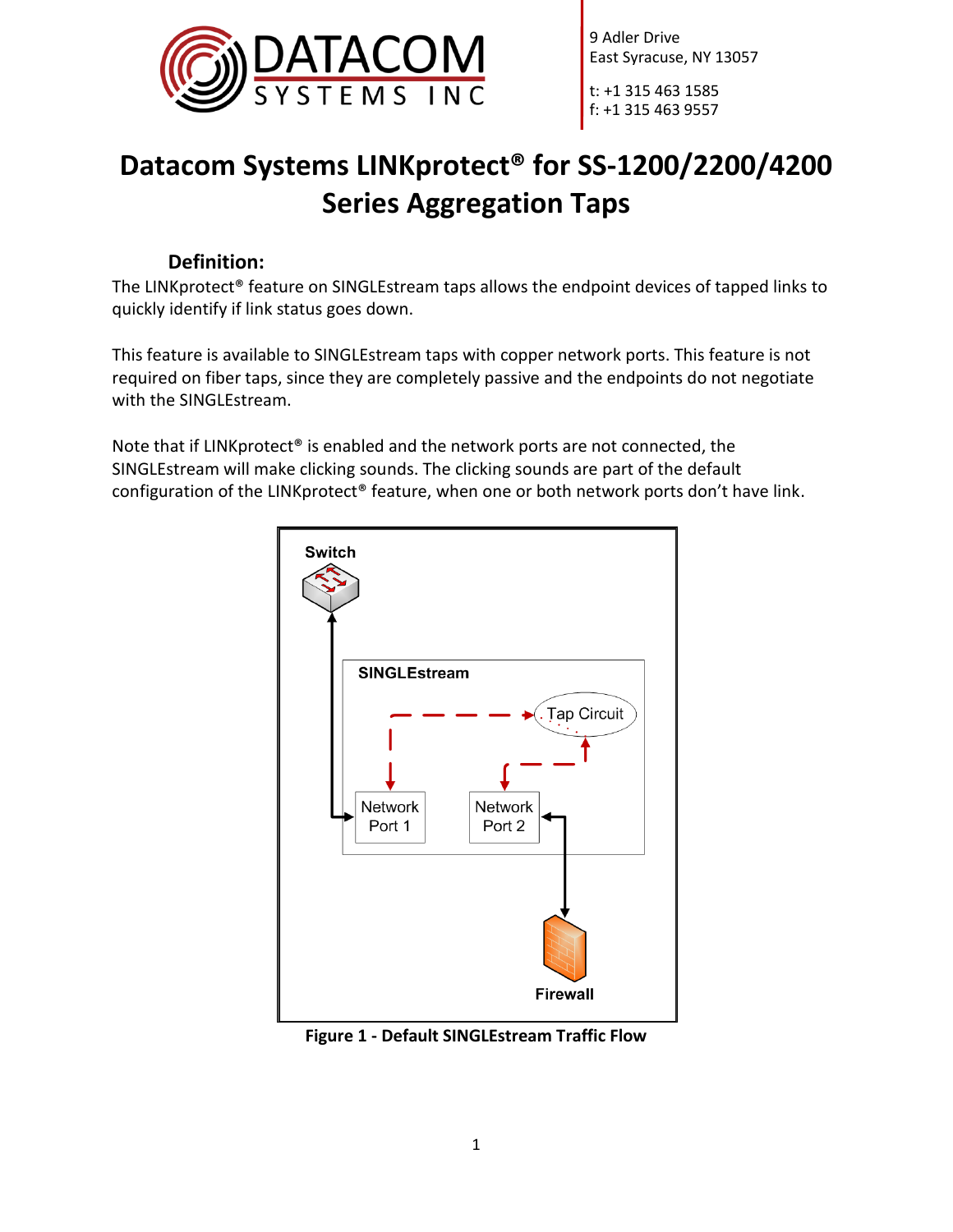

t: +1 315 463 1585 f: +1 315 463 9557

### **Normal SINGLEstream operation:**

The Taps use an ASIC for tapping the data, and to create copies of the data for tools. When the tap is powered and connected on both network ports, traffic flows between the ports while passing through the ASIC.



**Figure 2 - LINKprotect® Not Enabled**

# **LINKprotect® example:**

If link state is lost between the SINGLEstream and the Firewall, network traffic between the Switch and Firewall will be interrupted.

On a tap **without** LINKprotect® enabled, the Switch would be unaware that the link has gone down. This is because the Switch is still linked to the SINGLEstream.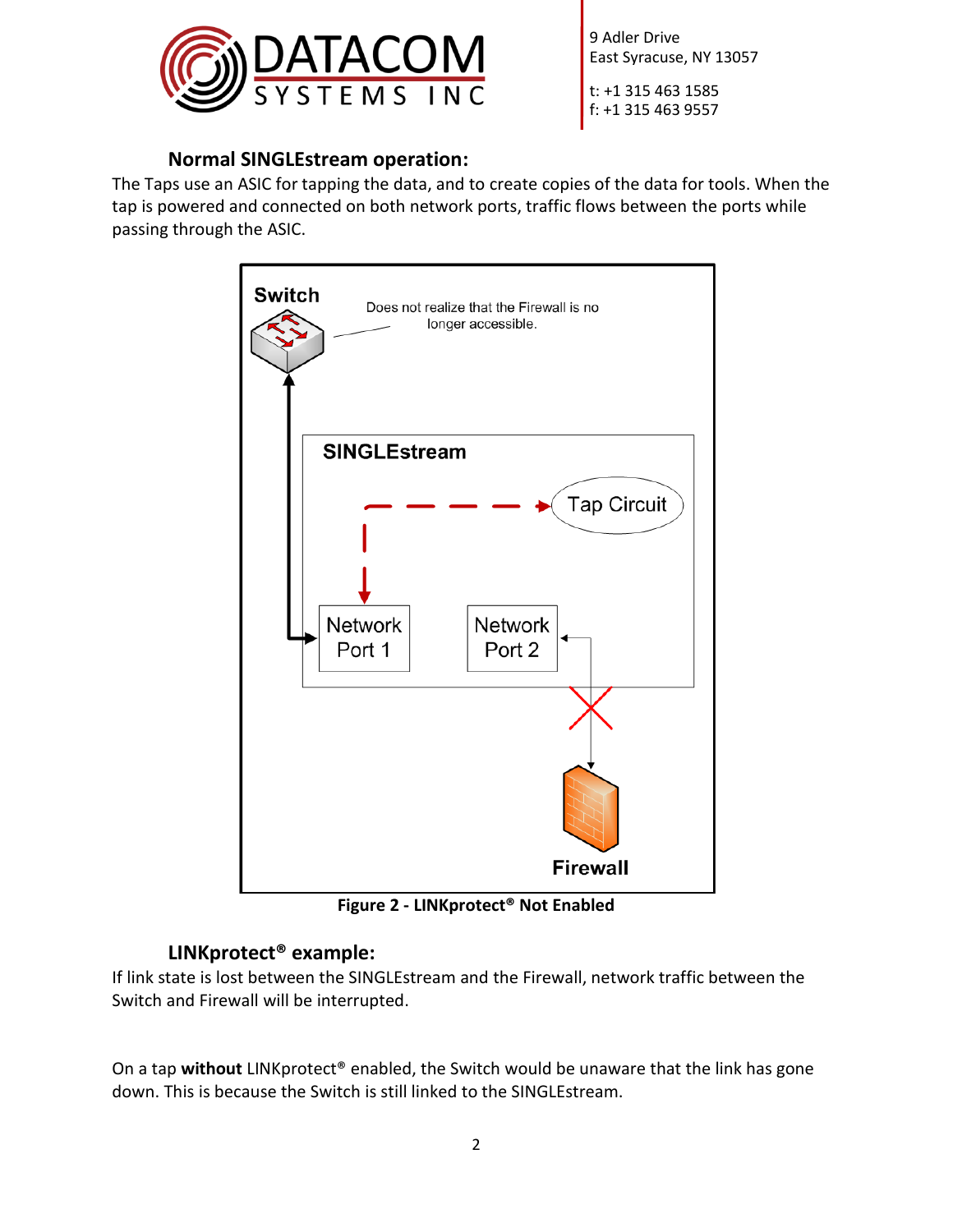

t: +1 315 463 1585 f: +1 315 463 9557



**Figure 4 - After the Relay Closes**

**Firewall** 

On a tap **with** LINKprotect® enabled, the SINGLEstream will notice that the link has been broken on the Firewall's side. After a user-configured period of time, a set of relays within the network port pair will close. This makes the SINGLEstream temporarily behave like a piece of copper wire, and will allow each endpoint to directly connect to each other. Since the endpoints will now be directly connected, the Switch now sees that the link to the Firewall has gone down.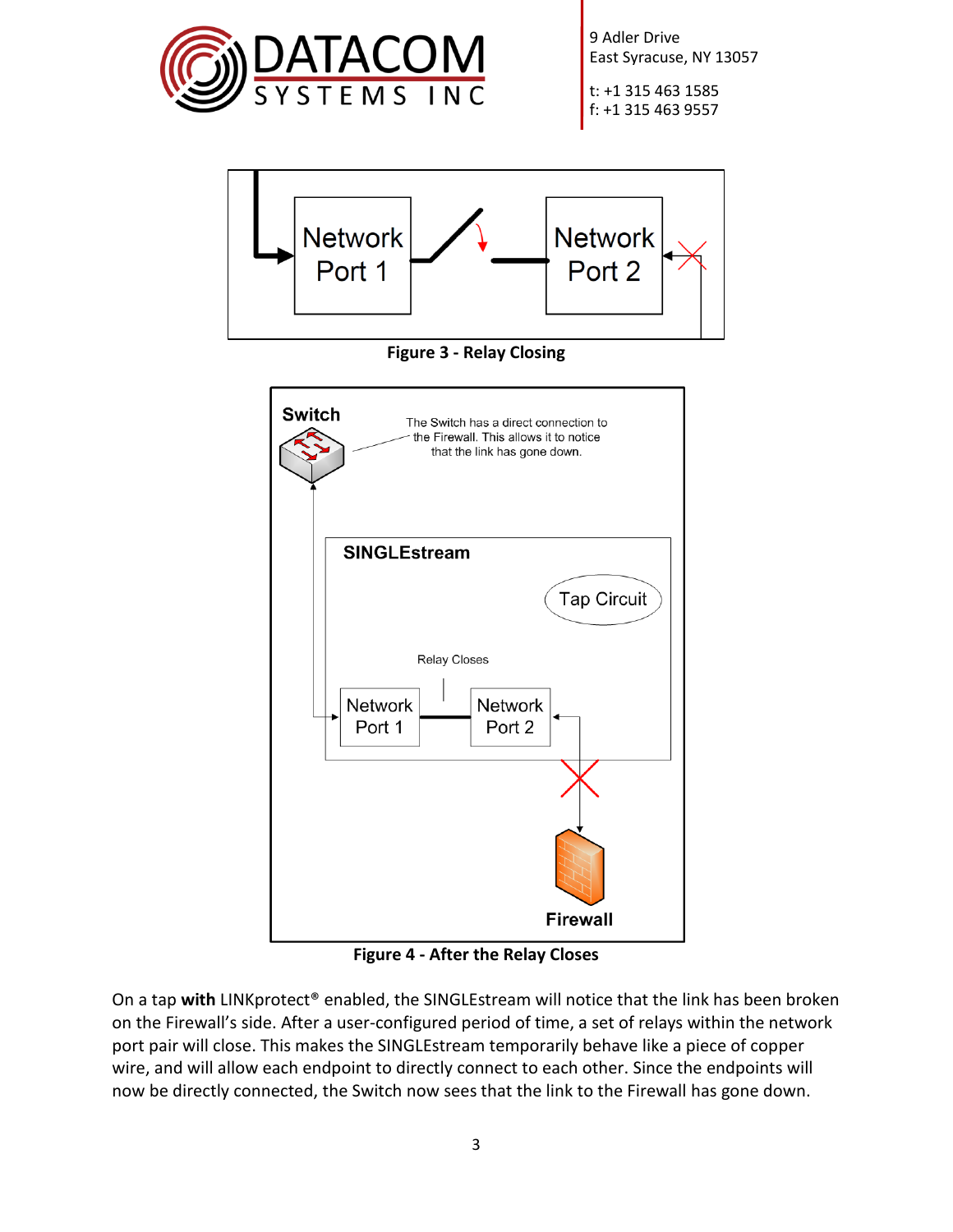

t: +1 315 463 1585 f: +1 315 463 9557

## **What happens after the relays close?**

LINKprotect® has two separate modes of configuration: Manual mode and Auto mode. The mode selected dictates the behaviour of the network port pair after the relays have been closed.



**Figure 5 – Manual Reconnect Mode Flow Diagram**

**Manual mode:** When the relays close as a result of LINKprotect® activating, the relay will stay closed until the user initiates a command to the SINGLEstream to reactivate the network ports. Once a failover occurs in this mode, the monitoring tools connected to the SINGLEstream will not receive traffic until there is intervention by the user. The SINGLEstream will not try and resurrect the link in this mode, which is often preferable on some redundant/HA systems in place on the network devices connected to the SINGLEstream. See page 6 for an example on recovering the ports once they fail over.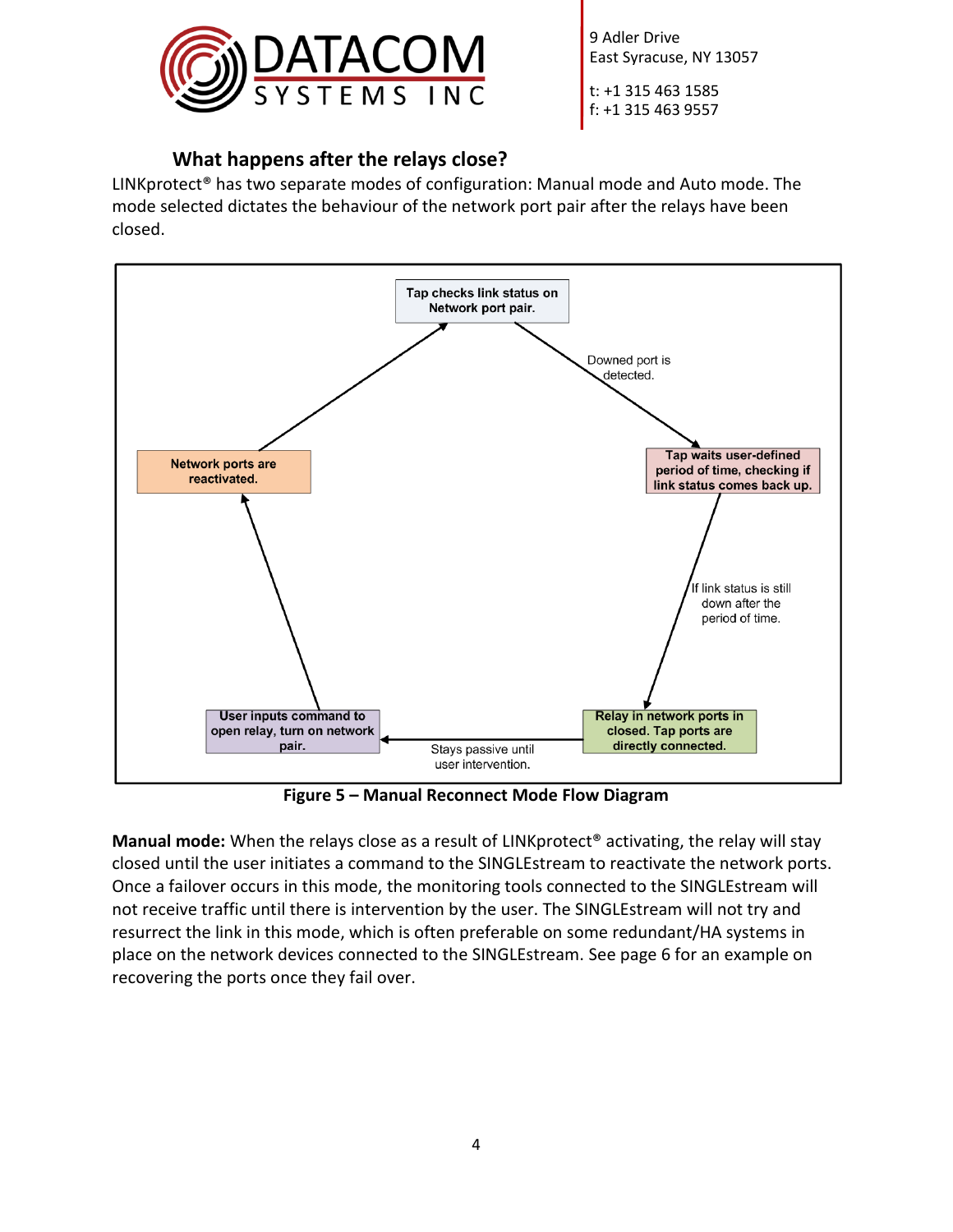

t: +1 315 463 1585 f: +1 315 463 9557



**Figure 6 – Auto Reconnect Mode Flow Diagram**

#### **Auto mode:**

When the relays close as a result of LINKprotect<sup>®</sup> activating, the Tap will wait a userprogrammed period of time before attempting to reactivate the network ports. Once a failover occurs in this mode, the monitoring tools connected to the SINGLEstream will not receive traffic until link has been re-established on the network ports. This mode allows the SINGLEstream to keep checking to see if link status has been recovered. If it detects that the link has been recovered, it will place the network pair back into normal operation mode and send traffic to the monitoring ports. Both Tap ports may go up/down to check the link status.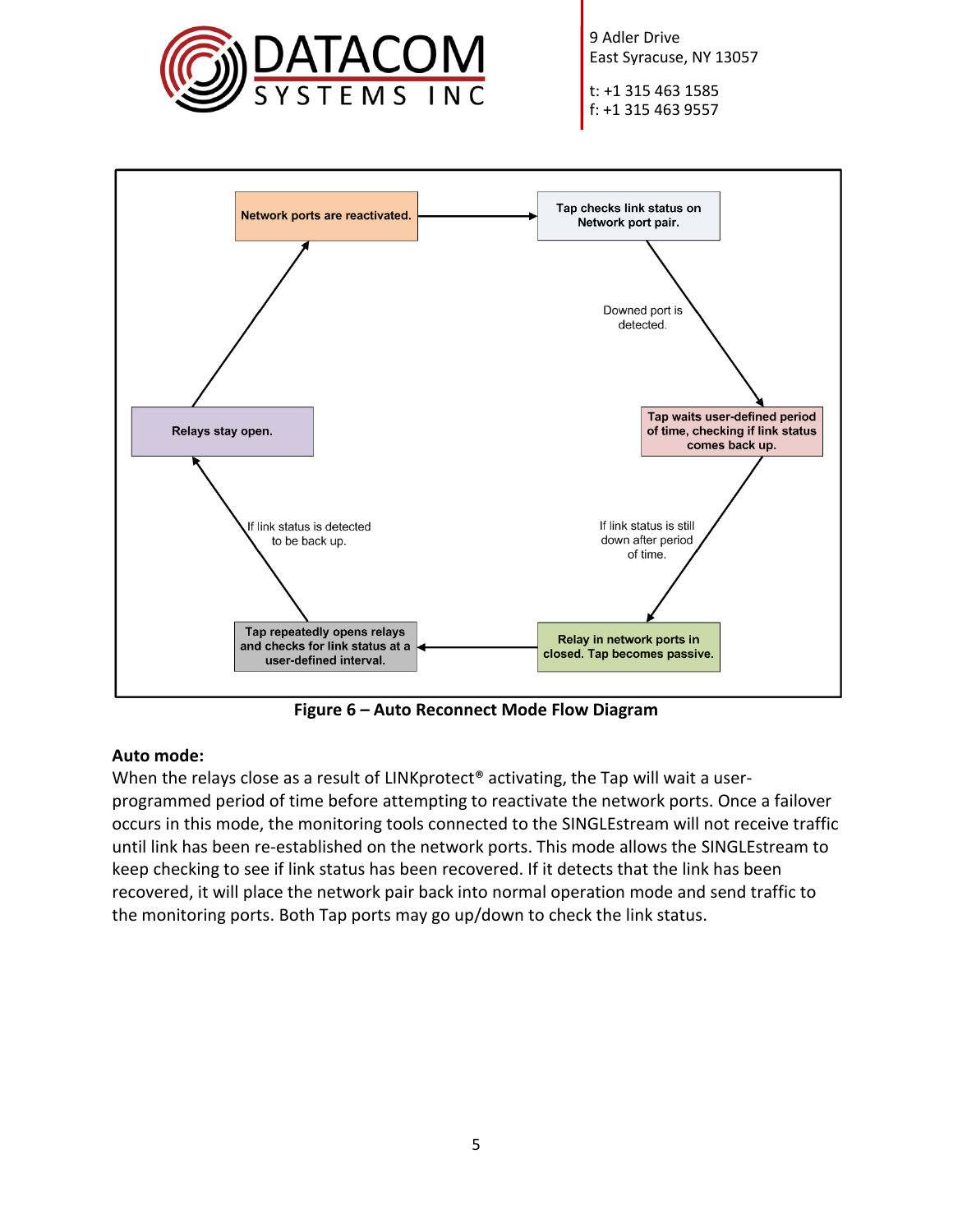

t: +1 315 463 1585 f: +1 315 463 9557

**LINKprotect® Commands:**



**Which Tap Pair:** This part of the command indicates which Tap pair is being modified. Some SINGLEstream devices have multiple pairs of Taps.

**On/Off:** This part of the command determines if the tap pair will have LINKprotect<sup>®</sup> enabled or disabled. If the syntax to this part of the command is set to "off" the command can be entered after this value.

**Failover Seconds:** This part of the command determines the period of time between one of the network ports going down and the Tap going into failover state.

**Reconnect Seconds:** This part of the command determines the timer between each attempt for the Tap to reconnect to the endpoints. If the tap is unable to reconnect to the endpoints, the timer starts over. Only available in "Auto" mode.

**Auto/Manual:** This part of the command determines whether the SINGLEstream attempts to reconnect to the endpoint devices once it has failed over. In "AUTO" mode the tap will refer to the "Reconnect Seconds" to determine when it will try to reconnect. In "MANUAL" mode, the network ports will stay failed over until the user manually inputs the LINKprotect® command again to reactivate it.

**Recover the ports (Manual mode only):** In order to bring the ports back online following a failover, enter the LINKprotect<sup>®</sup> command again. This is typically done once the link has been repaired, and monitoring needs to be resumed. See example 3 for the syntax of this command.

**Example #1:** SET LP 1 on 4 10 AUTO. This command will turn LINKprotect<sup>®</sup> on for the first network pair. If one of the two network ports goes down for more than 4 seconds, the port pair will go into failover state. Every 10 seconds after the failover, the Tap will try and reconnect to the end devices to see if link is possible.